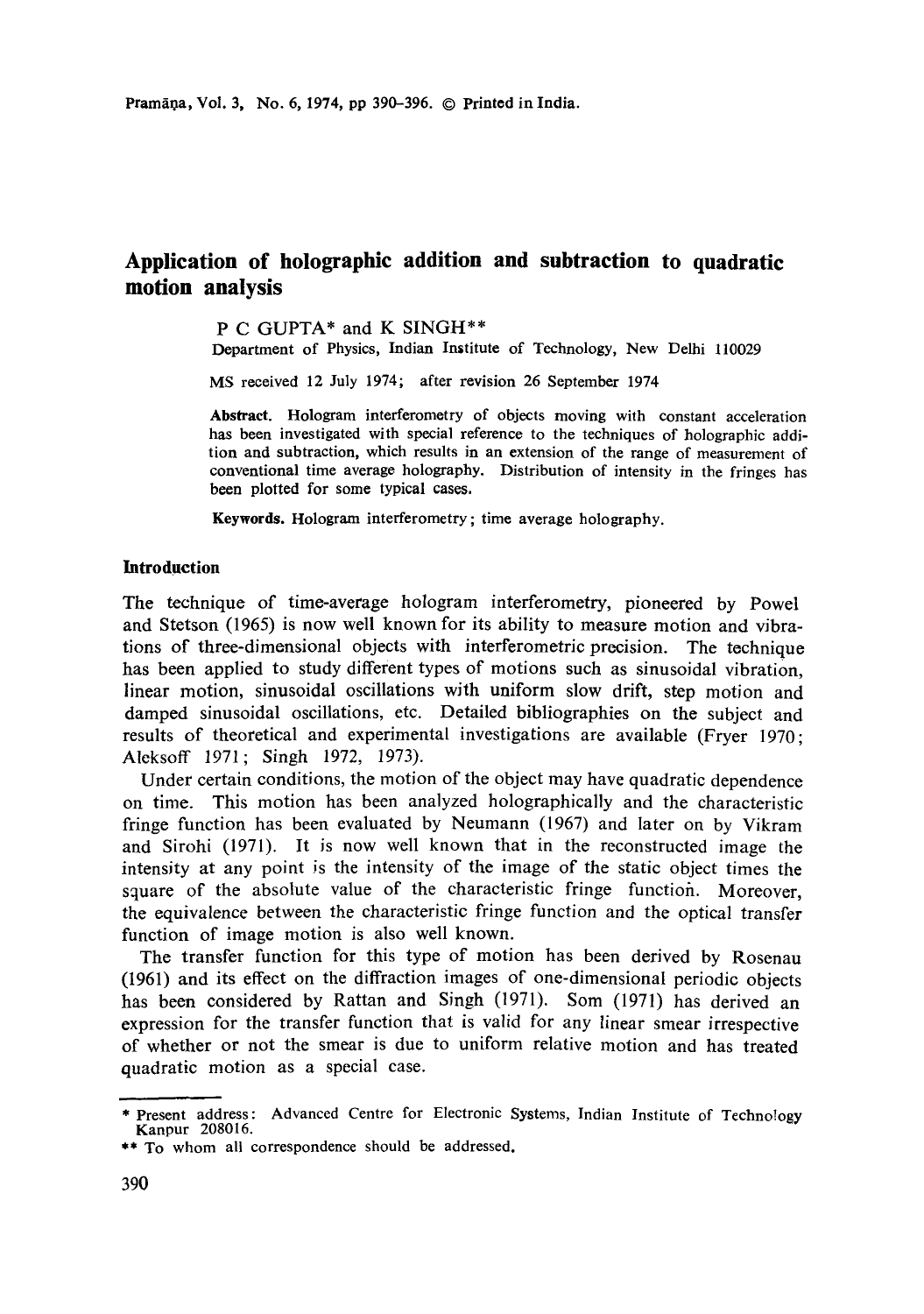However, it is to be noted that conventional time-average hologram interferometry is not suitable for the measurement of severe motions. In such eases, a complete dark reconstruction is obtained and from it no information about the motion can be extracted. This is true in the case of quadratic motion also (Vikram and Sirohi 1971).

Many methods for overcoming this limitation have been suggested in the literature. Two of these, namely, holographic addition (Wall 1969, 1970) and holographic subtraction (Hariharan 1973) have been analyzed here to study holographic images of objects moving with constant acceleration.

# **Theory**

Let us consider an object the motion of which is governed by the equation

$$
x(t) = at^2 + bt + c \tag{1}
$$

Using the approach of Zambuto and Lurie (1970) the characteristic fringe function for this type of motion may be written in the form

$$
C = \frac{1}{T} \int_{0}^{T} \exp \left\{ i \frac{2\pi}{\lambda} (\cos \alpha + \cos \beta) (at^2 + bt + c) \right\} dt
$$
 (2)

where  $\alpha$  is the angle between the axis of observation and the displacement vector and  $\beta$  is the angle between the direction of propagation of the incident light upon the object and the displacement vector. It is assumed that the recording time  $T$ is very large compared to  $2\pi/\omega$ ,  $\omega$  and  $\lambda$  being respectively the angular frequency and wavelength of monochromatic radiation used.

Putting  $(2\pi/\lambda)$   $(\cos \alpha + \cos \beta) a = a'$ ,  $(2\pi/\lambda)$   $(\cos \alpha + \cos \beta) b = b'$  and  $(2\pi/\lambda)$  (cos  $\alpha + \cos \beta$ )  $c = c'$  expression (2) becomes

$$
C = \frac{1}{T} \int_{0}^{T} \exp \{i \left[ a't^{2} + b't + c' \right] \} dt.
$$

On solving this,  $C$  is given by

$$
C = \frac{\exp\left[-i\left(\frac{b'^2}{4a'}-c'\right)\right](P+iQ)}{(x-y)} \n= \frac{\exp\left[-i\left(\frac{b'^2}{4a'}-c'\right)\right] \sqrt{P^2+Q^2} \exp i\left[\tan^{-1}\left(\frac{Q}{P}\right)\right]}{(x-y)} \n= \frac{\sqrt{P^2+Q^2} \exp\left[i\left(\tan^{-1}\frac{Q}{P}-\frac{\pi y^2}{2}+c'\right)\right]}{(x-y)}
$$
\n(3)

where

$$
P = \int_{y}^{z} \cos\left(\frac{\pi}{2}u'^{2}\right) du'
$$
  

$$
Q = \int_{y}^{z} \sin\left(\frac{\pi}{2}u'^{2}\right) du'
$$
  
P-5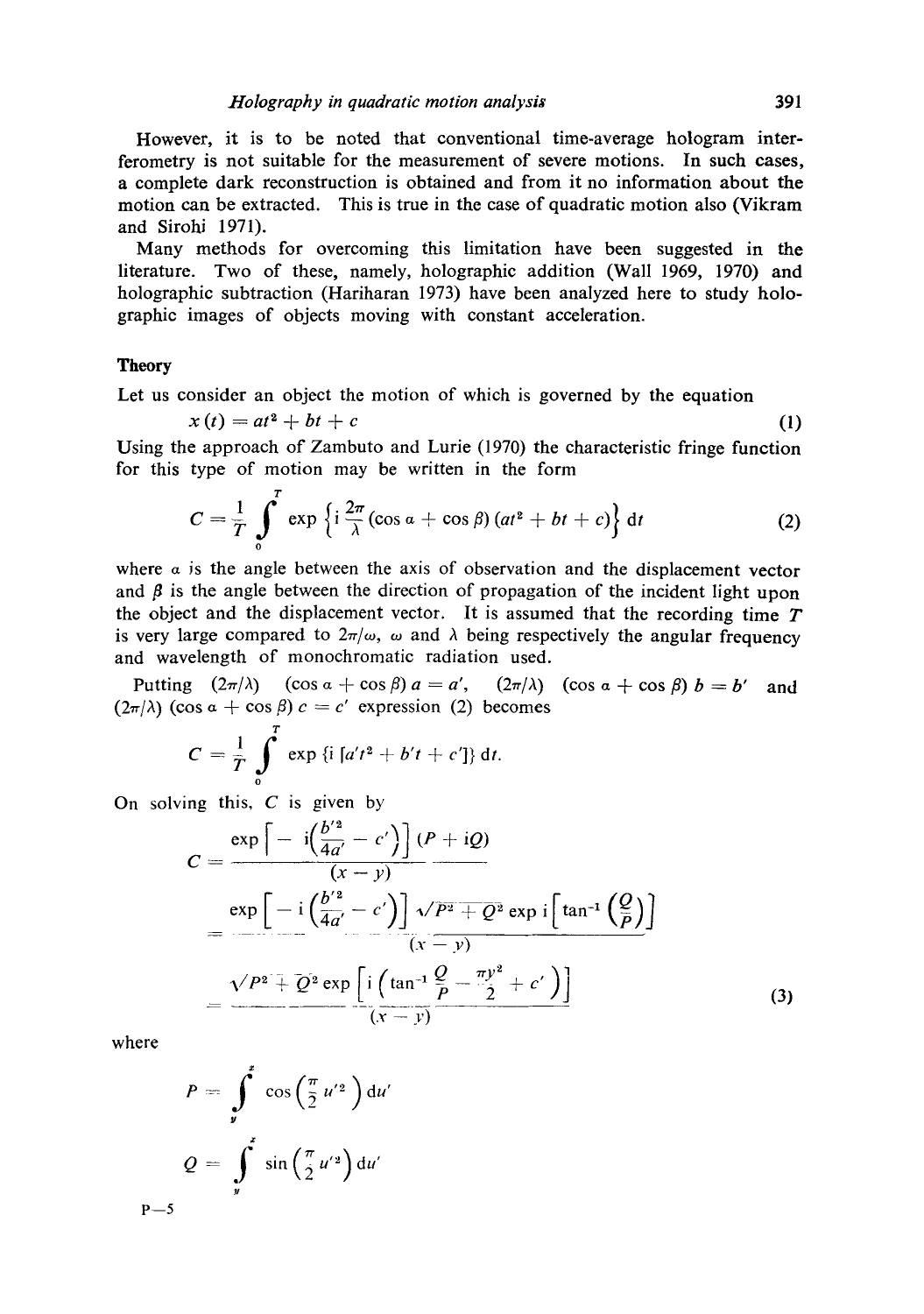*P C Gupta and K Singh* 

Here

$$
x = \left(\frac{2a'}{\pi}\right)^{\frac{1}{4}} \left(T + \frac{b'}{2a'}\right)
$$

and

$$
y = \left(\frac{2a'}{\pi}\right)^{\frac{1}{2}} \left(\frac{b'}{2a'}\right) \tag{4}
$$

Here the parameter x is a function of  $a'$ ,  $b'$  and T, whereas y is a function of  $a'$ and  $b'$ . Since a and b (and therefore  $a'$  and  $b'$ ) govern the shape of the displacement curve  $[x(t)$  vs t curve, y is a measure of the shape of the curve, whereas x in addition to governing the shape also contains  $T$  (the recording time) and therefore decides the maximum displacement. The intensity in the reconstructed image is now given by

$$
I_1 = I_0 \mid C \mid^2
$$

where  $I_0$  is the intensity distribution of the static object. Thus normalized intensity in the image becomes

$$
\bar{I}_1 = I_1/I_0 = |C|^2
$$
  
= 
$$
\frac{P^2 + Q^2}{(X - Y)^2}
$$
 (5)

This expression is identical to that derived by Vikram and Sirohi (1971). It is clear from expression (3) that the characteristic fringe function contains a phase term which modulates the phase of the reconstructed fringes. It has been stated by Neumann (1967) that this phase modulation term merely superimposes a Fresnel lens on the holosram which displaces the position of the blurred image without further changing its nature. This factor plays quite an important role in the case of holographic addition and subtraction as shown in the following sections.

# *Holographic addition*

 $I_1=I_0 + e^{i\sigma'} + C$  |<sup>2</sup>

In the case of holographic addition two holograms of the same object are recorded in succession on the same recording media. The first exposure is made while the object is under motion and the second exposure is made at  $t = 0$  while the object is stationary. Due to coherent addition of amplitudes, the intensity in the reconstructed image is given by the expression

or

$$
\bar{I}_1 = I_1/I_0 = |e^{ie'} + C|^2 \tag{6}
$$

On substituting the value of  $C$  from expression (3) in expression (6), we have

$$
I_1 = \left[ e^{i\sigma^2} + \frac{\sqrt{P^2 + Q^2} \exp\left[ i \left( \tan^{-1} \left( \frac{Q}{P} \right) - \frac{\pi y^2}{2} + C' \right) \right] \right]^2}{(x - y)} - \frac{(x - y)^2 + (P^2 + Q^2) + \left[ 2P (x - y) \cos \left( \frac{\pi}{2} y^2 \right) + 2Q (x - y) \sin \left( \frac{\pi}{2} y^2 \right) \right]}{(x - y)^2} \right]
$$
  
(7)

392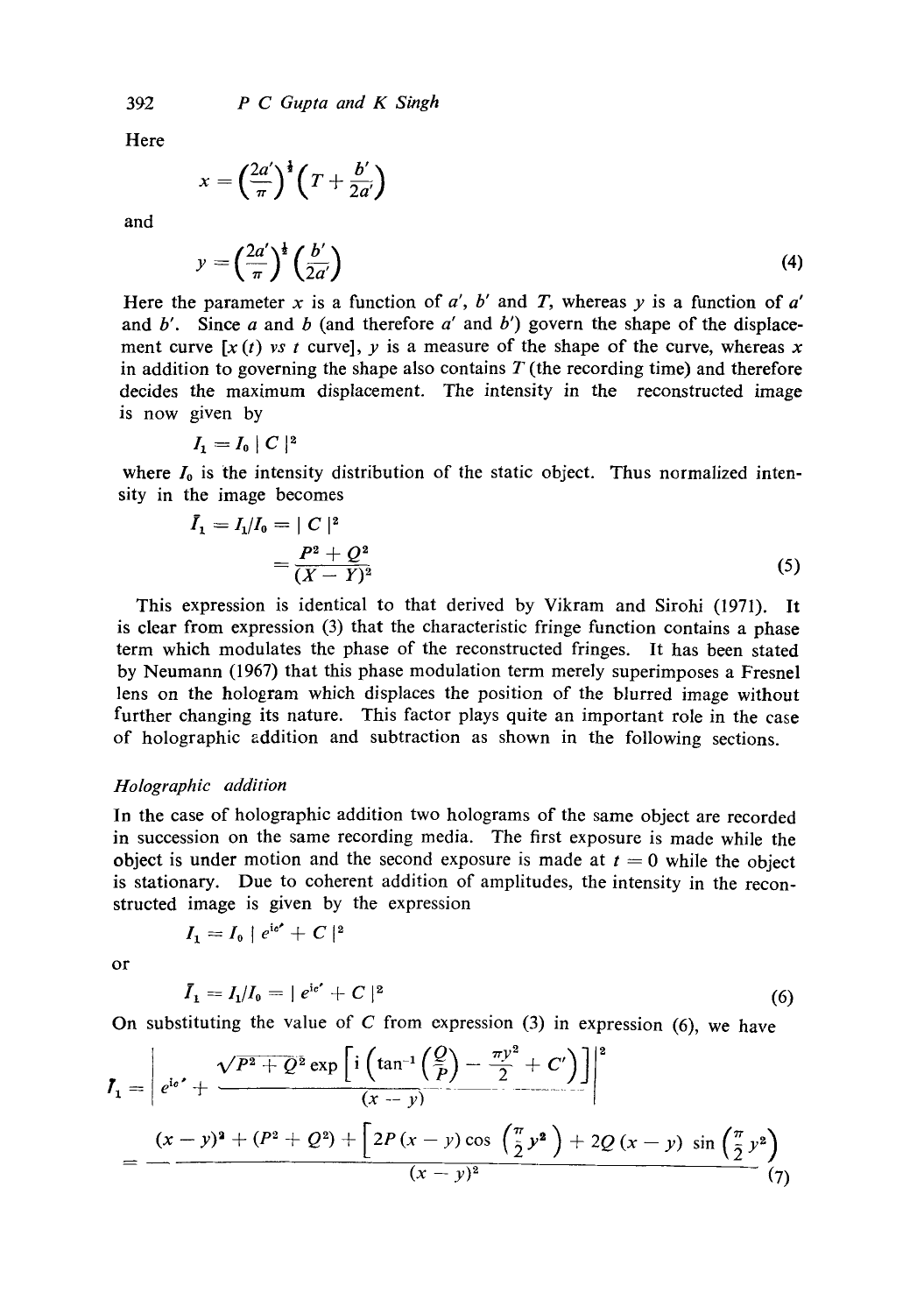

**Figure 1.** Variation of intensity as a function x, for  $y = 0.0$ **for conventional time-average hologram interferometry.**  $x \times x \times$  for holographic addition.  $---$  for holographic subtraction.



**Figure 2.** Same as in figure 1, for  $y = 0.5$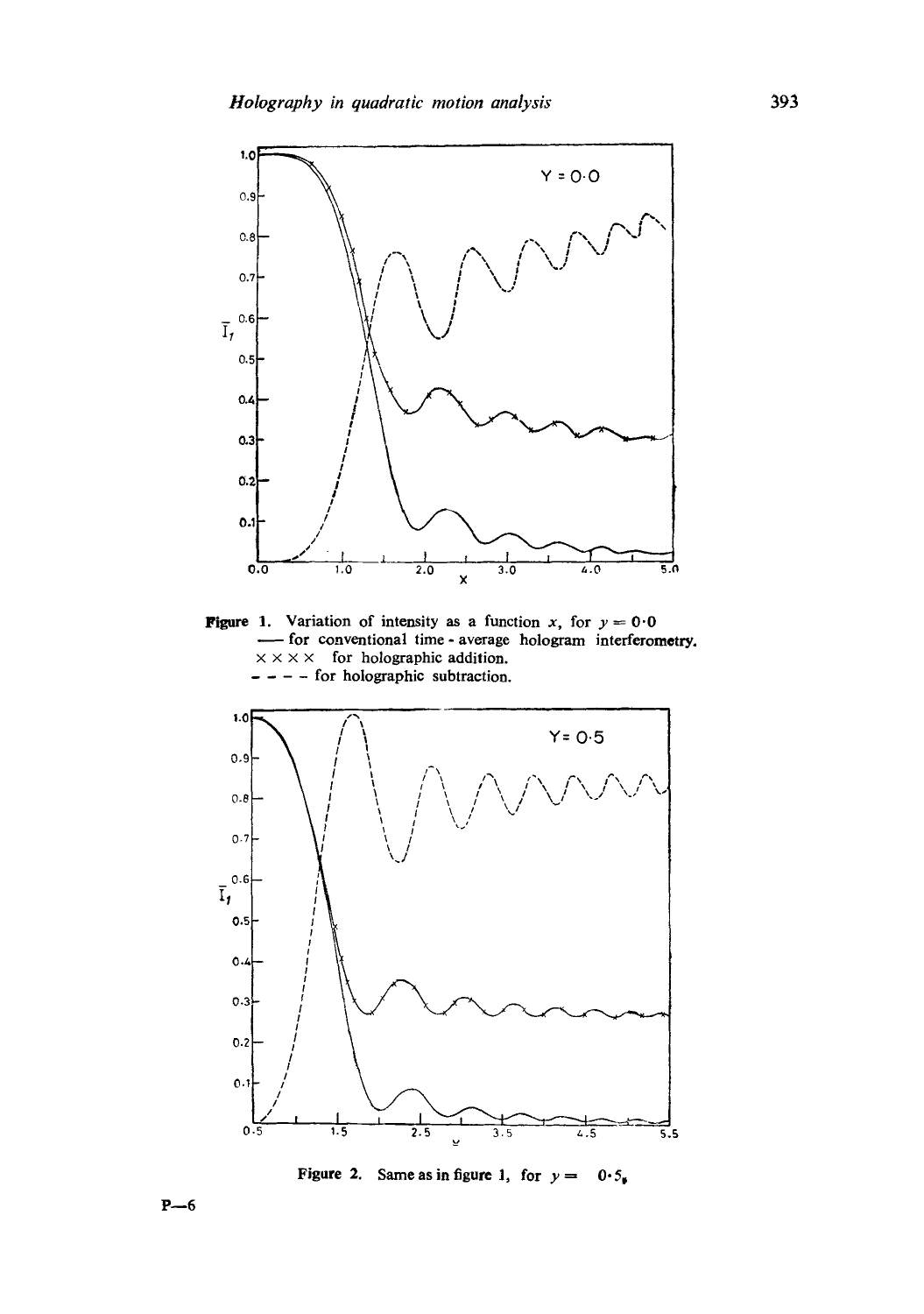$I_1 = I_0 \mid e^{i\theta'} - C \mid^2$ 

### *Holographic subtraction*

In the case of holographic subtraction also two holograms of the same object are recorded in succession on the same recording media. First exposure is made when the object is under motion and the second exposure is made when the object is stationary *(i.e.,* at  $t = 0$ ) but in this exposure the phase of the reference beam is shifted by  $180^\circ$ . Due to coherent subtraction of amplitudes the intensity in the reconstructed image is given by the expression

or

 $I_1 = I_1/I_0 = |e^{i\epsilon''} - C|^2$  (8)

Substituting the value of  $C$  from expression (3) and on solving we have

$$
I_1 = \frac{(x-y)^2 + (P^2 + Q^2) - \left[2P(x-y)\cos\left(\frac{\pi}{2}y^2\right) + 2Q(x-y)\sin\left(\frac{2}{\pi}y^2\right)\right]}{(x-y)^2}
$$
\n(9)

## **Results and discussion**

Expressions (5), (7) and (9) have been used to plot the results in graphical form for the intensity  $\bar{I}_1$  in the reconstructed image *versus X* in figures 1 to 4 for various values of y. The solid line curves are for normal time-average holography and curves with crosses and dots are for holographic addition and subtraction respectively. Tabulated values of Fresnel integrals were taken from Abramowitz and Stegun. The fact that  $x > y$  is used in plotting all the figures. The solid line curves in all the figures for various values of  $y$  agrees well with the results of Vikram and Sirohi (1971). In the case of holographic addition the image intensity has been properly normalized so that it is unity for  $x = 0$  and in the case of holographic subtraction the curves have been normalized so that the intensity for first bright fringe is unity except when  $y = 0$ .

It is clear from the figures that in the case of conventional time-average holography, the intensity in the higher order fringes decreases rapidly. Moreover with the application of techniques of holographic addition and subtraction the contrast of higher order fringes improves. This improvement in contrast is more in the case of holographic subtraction than in the case of holographic addition.

Since in the case of holographic subtraction there is only one single minimum which occurs at  $x = 0$ , deviation from this point can be detected easily. Thus, motions characterized by small values of  $x$  can be analyzed with ease. It is also obvious from the figures that with an increase in the value of y, the central *bright*  fringe narrows down and the intensity of the higher order bright fringes decreases in the case of holographic addition. In the case of holographic subtraction, narrowing of the central *dark* fringe takes place. Since increase in y (small a, large b) means that the displacement curve approaches a straight line, intensity distribution for conventional time average case approaches the well-known sine-square function.

Thus in the two techniques the fringe brightness above the hologram noise is increased because the bright fringes are brighter than the background illumination.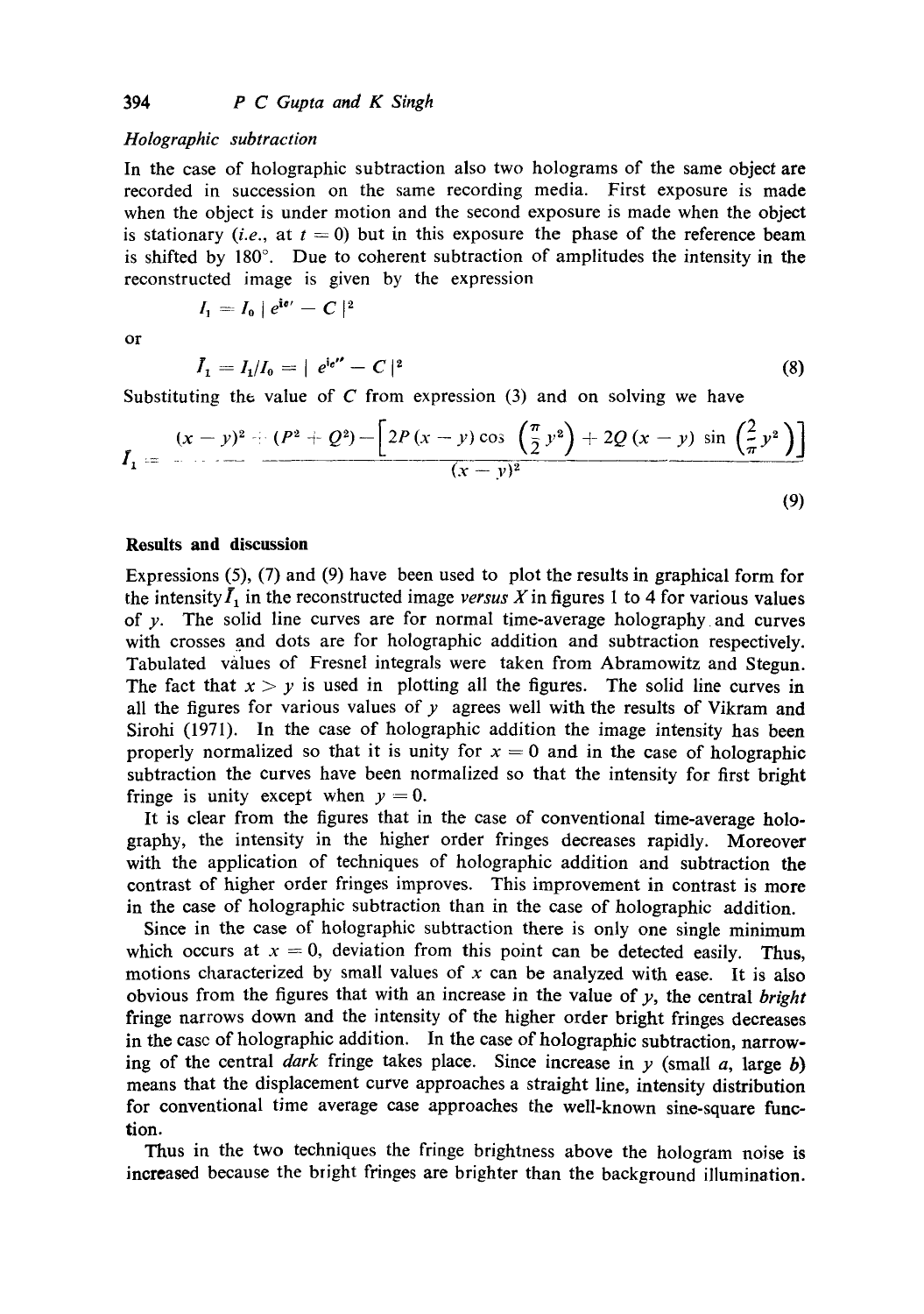

**Figure 3.** Same as in figure 1, for  $y = 2.0$ .



**Figure 4.** Same as in figure 1, for  $y = -1.0$ ,